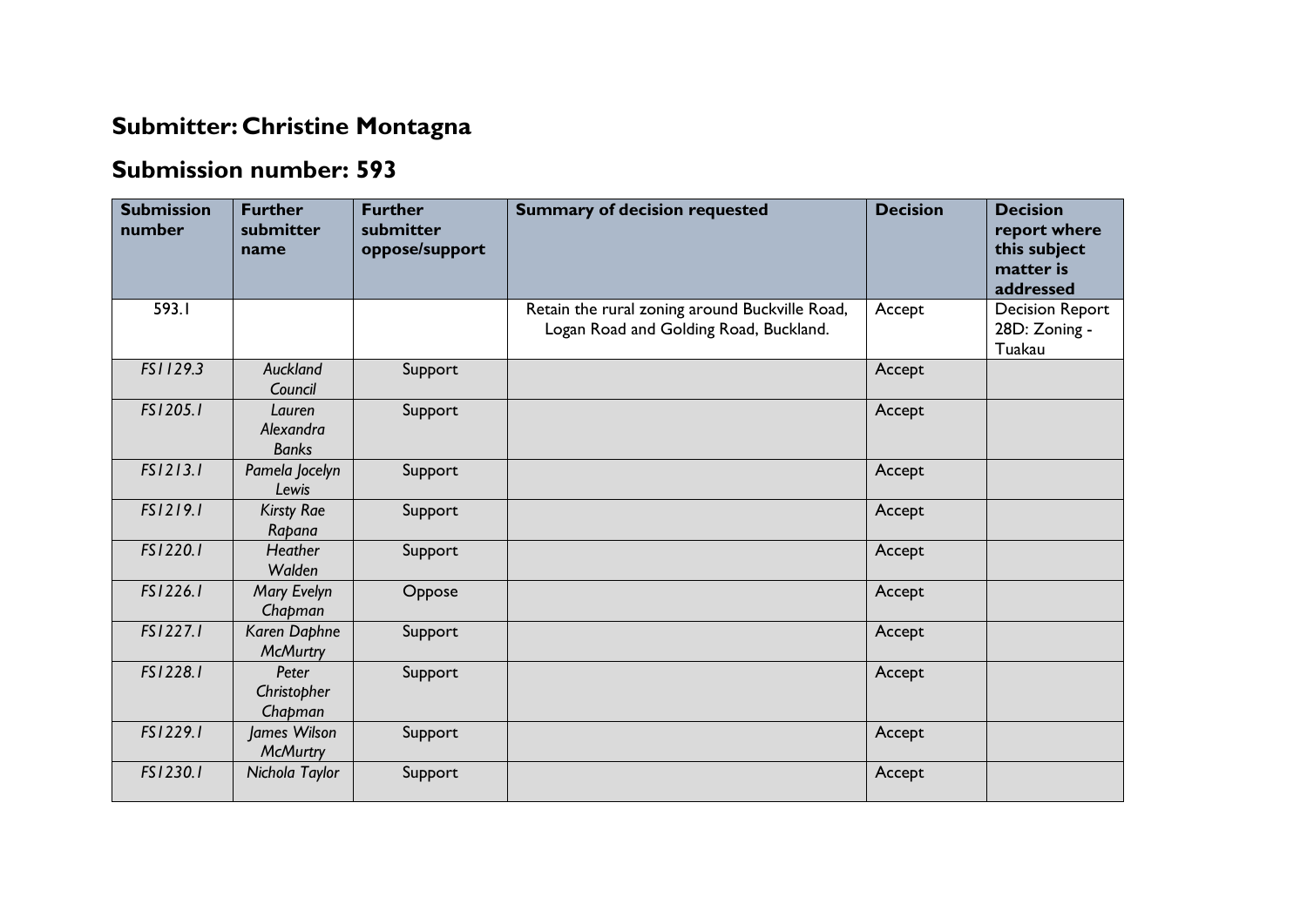| <b>Submission</b><br>number | <b>Further</b><br>submitter<br>name           | <b>Further</b><br>submitter<br>oppose/support | <b>Summary of decision requested</b> | <b>Decision</b> | <b>Decision</b><br>report where<br>this subject<br>matter is<br>addressed |
|-----------------------------|-----------------------------------------------|-----------------------------------------------|--------------------------------------|-----------------|---------------------------------------------------------------------------|
| FS1231.1                    | John Scott                                    | Support                                       |                                      | Accept          |                                                                           |
| FS1232.1                    | Anthony<br>Montagna                           | Support                                       |                                      | Accept          |                                                                           |
| FS1233.1                    | Andrea Scott                                  | Support                                       |                                      | Accept          |                                                                           |
| FS1234.1                    | Scott Taylor                                  | Support                                       |                                      | Accept          |                                                                           |
| FS1235.1                    | <b>Kirsten Marx</b>                           | Support                                       |                                      | Accept          |                                                                           |
| FS1236.1                    | Lynda Mellsop                                 | Support                                       |                                      | Accept          |                                                                           |
| FS1237.1                    | Bronwyn<br><b>McMurtry</b>                    | Support                                       |                                      | Accept          |                                                                           |
| FS1238.1                    | <b>Grant David</b><br>Maclean                 | Support                                       |                                      | Accept          |                                                                           |
| FS1239.1                    | <b>Ruth Phillips</b>                          | Support                                       |                                      | Accept          |                                                                           |
| FS1240.1                    | Linda Andrew                                  | Support                                       |                                      | Accept          |                                                                           |
| FS1241.1                    | <b>Calvin Andrew</b>                          | Support                                       |                                      | Accept          |                                                                           |
| FS1242.1                    | Faine Delwyn<br>Mende                         | Support                                       |                                      | Accept          |                                                                           |
| FS1243.1                    | <b>Nicole Ormsby</b>                          | Support                                       |                                      | Accept          |                                                                           |
| FS1245.1                    | Maire<br><b>Enterprises</b><br><b>Limited</b> | Support                                       |                                      | Accept          |                                                                           |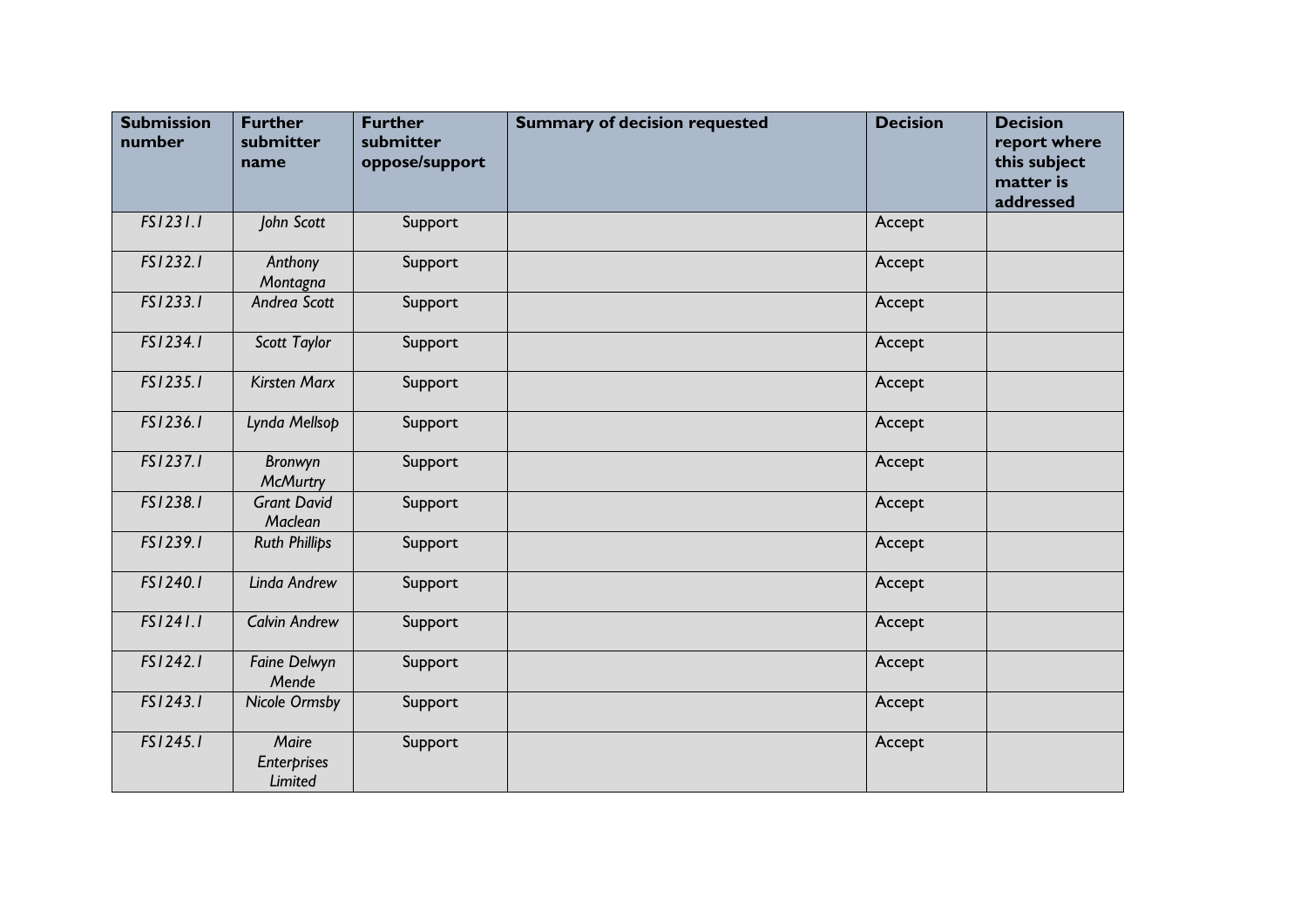| <b>Submission</b><br>number | <b>Further</b><br>submitter<br>name      | <b>Further</b><br>submitter<br>oppose/support | <b>Summary of decision requested</b> | <b>Decision</b> | <b>Decision</b><br>report where<br>this subject<br>matter is<br>addressed |
|-----------------------------|------------------------------------------|-----------------------------------------------|--------------------------------------|-----------------|---------------------------------------------------------------------------|
| FS1246.1                    | Sharageen<br>Holdings<br>Limited         | Support                                       |                                      | Accept          |                                                                           |
| FS1247.1                    | <b>Tammy Baker</b>                       | Support                                       |                                      | Accept          |                                                                           |
| FS1336.1                    | <b>Gary Finlay</b>                       | Support                                       |                                      | Accept          |                                                                           |
| FS1351.1                    | Shana King                               | Support                                       |                                      | Accept          |                                                                           |
| FS1352.1                    | Graydon Millen                           | Support                                       |                                      | Accept          |                                                                           |
| FS1354.1                    | <b>Peter Francis</b><br>Montagna         | Support                                       |                                      | Accept          |                                                                           |
| FS1355.1                    | Justine Wootton                          | Support                                       |                                      | Accept          |                                                                           |
| FS1356.1                    | Elizabeth Jean<br>Deadman                | Support                                       |                                      | Accept          |                                                                           |
| FS1357.1                    | <b>Graham Gavin</b><br>Deadman           | Support                                       |                                      | Accept          |                                                                           |
| FS1358.1                    | Graham A<br>Deadman                      | Support                                       |                                      | Accept          |                                                                           |
| FS1359.1                    | Oshila<br>Greathead                      | Support                                       |                                      | Accept          |                                                                           |
| FS1360.1                    | Nesdam & Fisk<br><b>Madsen Trust</b>     | Oppose                                        |                                      | Accept          |                                                                           |
| FS1361.1                    | Pamela<br><b>Rosalind Anne</b><br>Parker | Oppose                                        |                                      | Accept          |                                                                           |